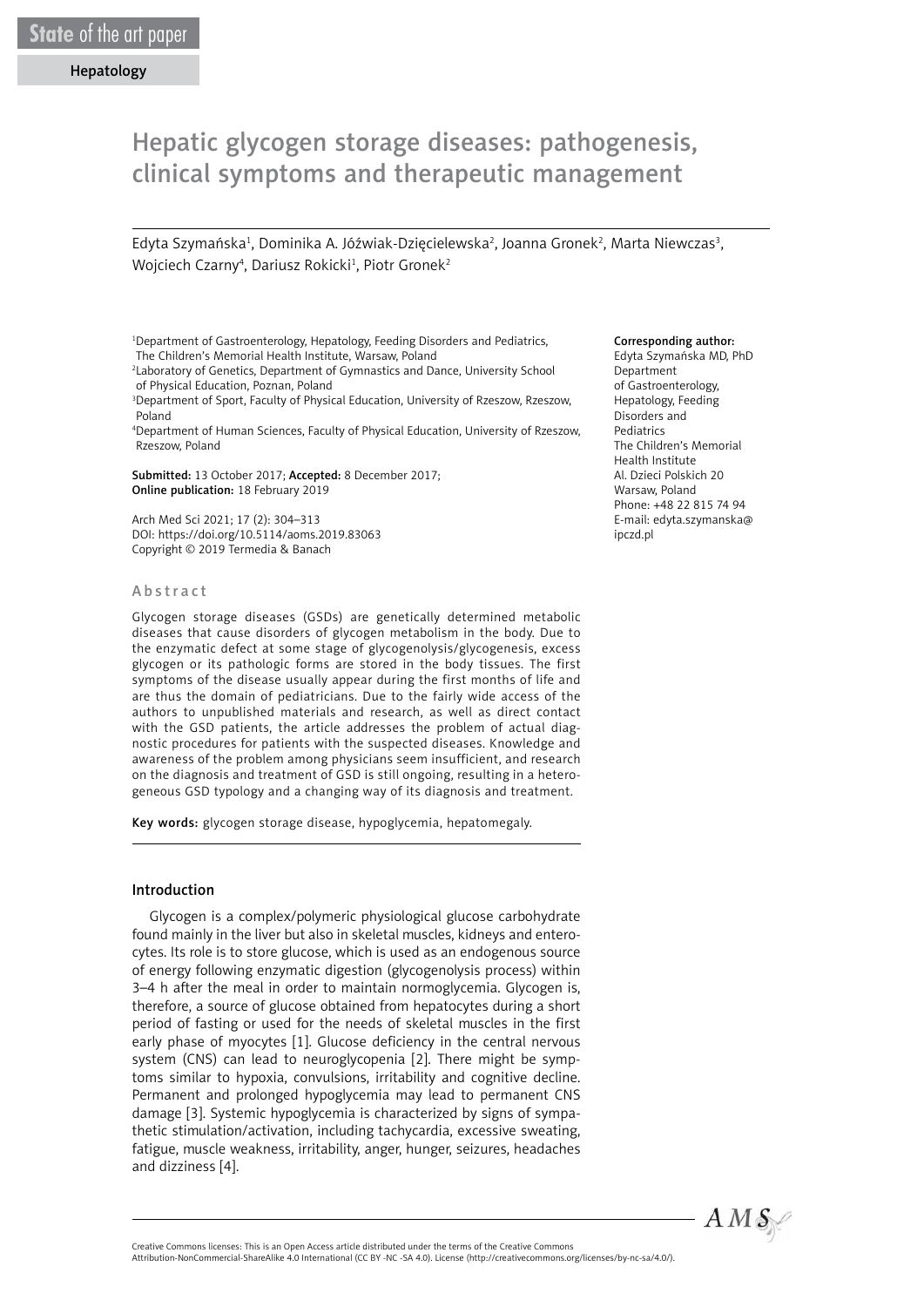Under physiological conditions, the liver plays a key role in the metabolism of consumed carbohydrates by storing them in the form of glycogen, thereby preventing postprandial hyperglycemia [5]. Synthesis of glycogen consists in combining glucose monomers with glycogen protein and  $\alpha$ 1,4- or  $\alpha$ 1,6-glycosidic bonds [6]. This process can be quickly reversed when the energy requirements in the body cells rise again, and the blood glucose levels fall (Figure 1).

Glycogen itself is a branched glucose polymer that is osmotically passive [7]. Due to the activity of many enzymes, hormone regulation and proper conditions in the cell, a healthy body "regulates" and "adjusts" glucose metabolism processes, sometimes "giving warning signals" when it is no longer able to use its own energy resources [3]. Irregularities in the above-mentioned metabolic processes cause problems for the basic functioning of the body [8]. Changes related to the disorder of glycogen metabolism are characterized by symptoms varying from developmental delay, especially of motor functions, to serious and immediate neuroglycopathy, which is a life-threatening condition. In addition, as a result of the accumulation of abnormal glycogen molecules, fatty liver occurs, and in extreme cases the storage of abnormal glycogen forms lead to fibrosis and cirrhosis (GSD type IV) [9].

To keep blood glucose levels within a narrow range (70–140 mg/dl) around the clock, hepatic absorption of postprandial glucose is counterbalanced by its "peripheral" (through other organs) consumption. When the blood glucose level drops

below the critical lower limit (long after food intake or effort), the body is ready for a certain compensation and attempts to derive it from non-sugar precursors (for example alanine), but some processes cannot be replaced or stopped [10]. An example is metabolic acidosis with increased blood lactate level with no characteristic symptoms. It is associated with accumulation of lactic acid in cells above 5 mmol/l [11]. This condition results from acid-base balance disorders, and the symptoms are weakness, nausea, vomiting, diarrhea, and abdominal pain [11]. The glucose metabolism pathway in the body can be modulated by using, among other things, a diet rich in complex carbohydrates [12].

In this manuscript, the authors discuss GSDs in general in the first part of the paper, and then, later in the text, they focus only on the hepatic types.

#### Glycogen storage diseases (glycogenoses)

#### Pathophysiology and epidemiology

Glycogen storage disease (GSD) is caused by a genetically determined metabolic block involving enzymes that regulate synthesis (glycogenesis) or glycogen breakdown (glycogenolysis) [13]. The nature of the individual types of glycogenosis is related to the impaired accumulation of abnormal molecules of this branched polysaccharide [14]. Moreover, GSD, although it is not a semantically correct name, also refers to a deficit in glycogen synthase (the so-called type 0 GSD), which consists in the lack of glycogen in tissues due to the inability to polymerize glucose molecules (lack



Figure 1. Cascade of glycogen breakdown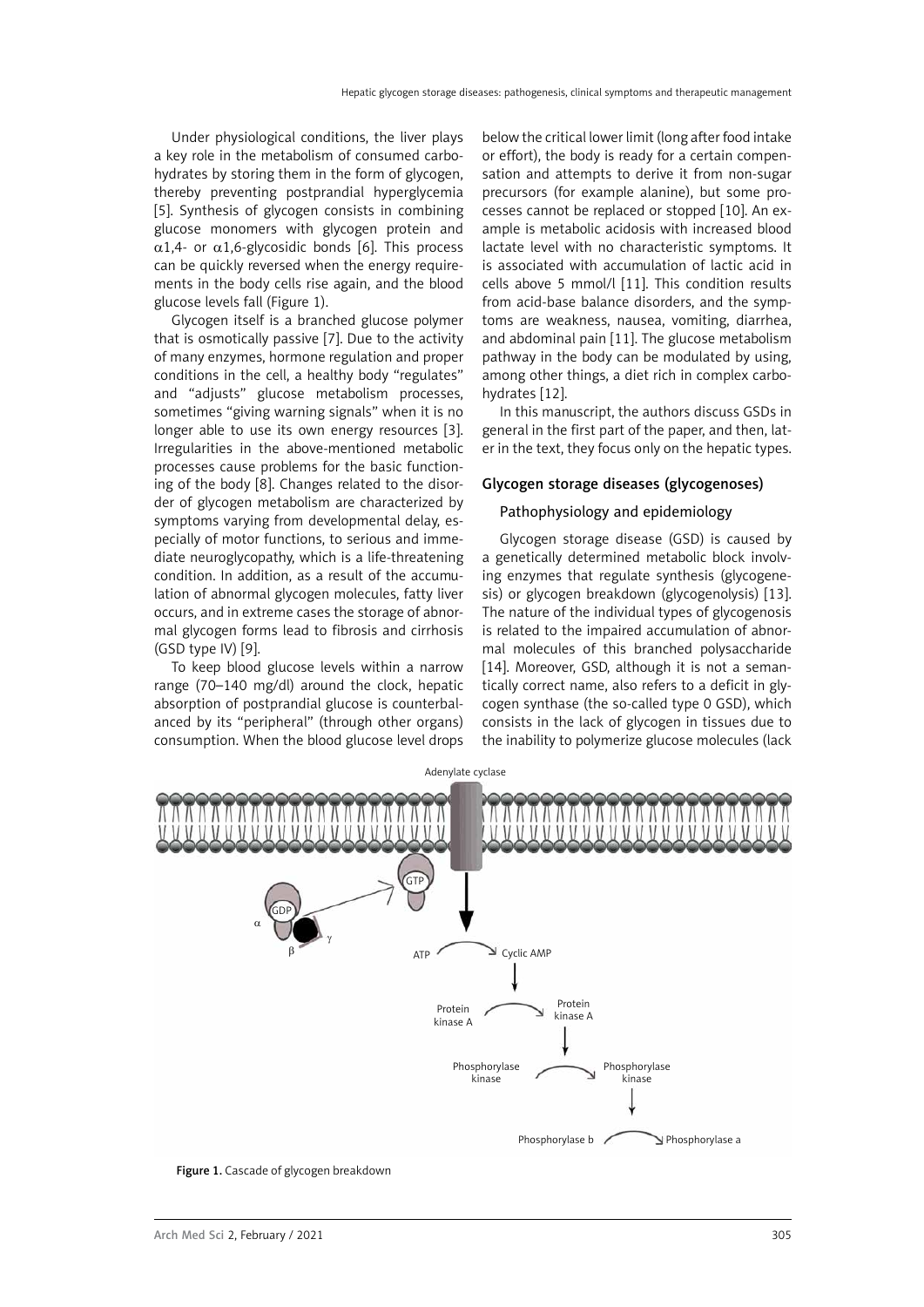of enzyme catalyzing the glycogen synthesis reaction) [15].

In the International Statistical Classification of Diseases and Related Health Problems (ICD-10), glycogenosis is placed under the symbol E74.0  $[icd10.pl]$ .

Most genetically determined diseases are rare [16]. These are chronic conditions, usually progressive and mostly severe. The prevalence of metabolic blocks associated with glycogen is estimated at 1 : 25,000 (40,000) births [17].

The typical, biochemical characteristics of this type of GSD are postprandial hyperglycemia (blood glucose cannot be stored in the liver and therefore it is kept high in the blood) with subsequent hypoglycemia (no hepatic glycogen storage from which the body could 'boost' the reserves in case of a drop in the blood glucose).

Individuals affected by glycogenosis in Poland may apply for a disability ruling due to the disorder which, irrespective of the source of its occurrence, causes disorder of the body functionality or limitation in performing life and social activities.

### Inheritance

Glycogen storage diseases, like most metabolic diseases, are inherited in an autosomal recessive (AR) way. These are the innate defects of carbohydrate metabolism that affect the liver, muscles or both of these organs (the so-called mixed types) [18, 19]. The degree of consanguinity determines the AR inherited diseases in a given area or population – where the risk of mutation is high, which does not exclude *de novo* mutations. The IX-alpha glycogenosis is the only GSD type which is X-linked and inherited recessively [20].

#### Typology of GSDs

It is still an unsettled matter. There are categorizations according to different evaluation criteria: author [6], enzyme [21], occupied tissues [17] or mutation location. The classification by author in the order of discovering/describing individual GSDs is generally accepted and applied. The nomenclature comes from the author of the pioneering study, the method of treatment, or the diagnosis of the case of glycogen storage, since the time when this disorder was not classified as a separate disease unit. This division can also be found in all sorts of general papers on medical biochemistry, genetics, and in pediatrics or neonatology.

Another attempt to classify GSDs is the Shin [21] study, where the glycogenosis classification is precisely categorized according to the enzymatic substrate of glycogen metabolism and the subtypes associated with certain organs, giving a total of 12 GSDs (Table I).

Özen [17] classifies GSDs on the basis of the latest knowledge in the field, their enzymatic deficits or involved tissues, mainly on the basis of available case studies. Case studies and data collection during patient health monitoring prove an increase in the number of GSDs studies [18, 22, 23]. The knowledge and awareness of these complex metabolic pathologies are increasing. The author divided the aforementioned disorders into hepatic, mixed, and muscular GSDs (Table II) [17].

#### Clinical symptoms

The basic clinical symptoms common for every type of hepatic GSD are hypoglycemia and hepatomegaly [24]. A characteristic feature for muscle GSDs is progressive muscle pathology, including exercise-induced muscle weakness [25]. Metabolic acidosis with hypercholesterolemia and hyperlipidemia are found in blood biochemistry [26]. In both types of GSDs, there is also hypertransaminasemia (elevated activity of liver enzymes – aminotransferases). Physical development delay, mostly in the form of short stature or motor latency, is a typical clinical symptom. GSDs are a group of heterogeneous genetic diseases; therefore each type has its distinct, specific clinical presentation [27].

## Diagnosis

The diagnosis of GSD is based on clinical signs and/or symptoms related to hypoglycemia and hepatomegaly. Laboratory parameters such as increased lactate level (in GSD type I), elevated level of serum cholesterol and triglycerides and hypertransaminasemia are helpful in diagnosis establishment. The key point is to differentiate between GSD type I and so-called ketotic types (III/VI/ IX). Symptoms in GSD I typically present earlier (in the first few months of life) with severe fasting hypoglycemia within 3–4 h after feeding. Hypoglycemia is usually less severe in patients with GSD III/ VI/IX due to the intact process of gluconeogenesis [28]. Blood lactate levels increase rapidly in GSD I as blood glucose (BG) concentrations decrease to levels that normally trigger a counter-regulatory response (< 70 mg/dl or 4 mmol/l) and are markedly increased when BG levels decrease to < 40–50 mg/dl or 2.2–2.8 mmol/l). Blood β-hydroxybutyrate levels increase only modestly in GSD I, in contrast to marked hyperketonemia with fasting hypoglycemia characteristic of GSD 0, III, VI, and IX [29].

Other biochemical characteristics that help to distinguish between these disorders are elevated uric acid and lactate levels in GSD I, whereas these are typically normal in ketotic GSDs [30].

The final diagnosis is always established or confirmed with molecular tests. Liver biopsy, in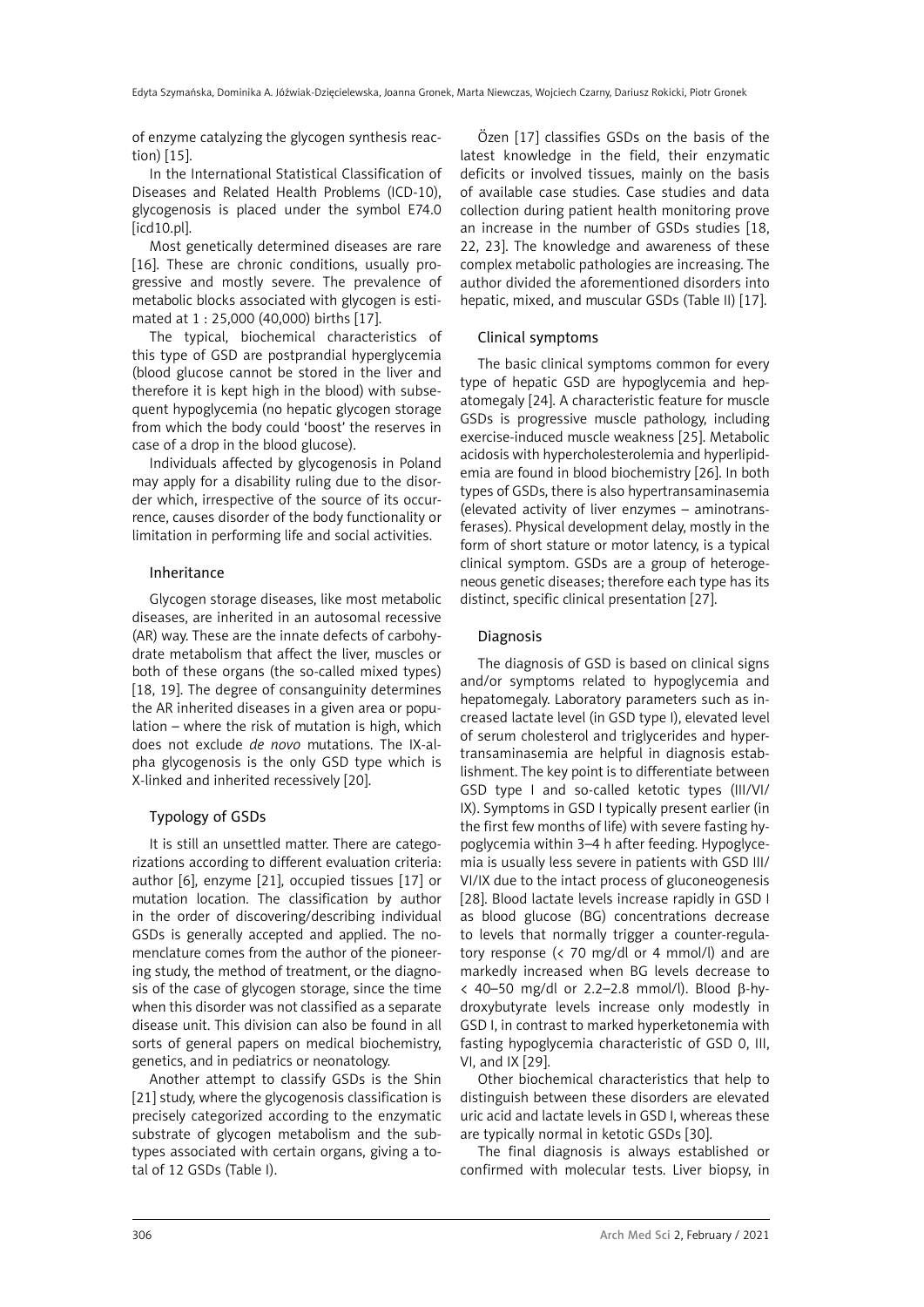| <b>Type</b>                                                 | Deficient enzyme                        | Gene symbol        |
|-------------------------------------------------------------|-----------------------------------------|--------------------|
| Various types of glycogen storage disease types I-IV:       |                                         |                    |
| I (von Gierke):                                             |                                         |                    |
| la                                                          | Glucose 6-phosphatase                   | G6PC               |
| 1 <sub>b</sub>                                              | G6P translocase (T1)                    | <b>SLC37A4</b>     |
| lc                                                          | Phosphate translocase (T2)              | NPT4(?)            |
| Id                                                          | Glucose translocase (T3)                | Not specified      |
| $  $ :                                                      |                                         |                    |
| Infantile (Pompe disease)                                   | Lysosomal $\alpha$ -glucosidase         | GAA                |
| Childhood                                                   | Lysosomal $\alpha$ -glucosidase         | GAA                |
| Juvenile                                                    | Lysosomal $\alpha$ -glucosidase         | GAA                |
| Adult                                                       | Lysosomal $\alpha$ -glucosidase         | GAA                |
| III (Cori disease):                                         |                                         |                    |
| Illa (Liver and muscle form)                                | Amylo-1,6-glucosidase                   | AGL                |
| IIIb (Liver form)                                           | Amylo-1,6-glucosidase                   | AGL                |
| IIIc (Muscle form)                                          | Amylo-1,6-glucosidase                   | AGL                |
| IV (Andersen disease):                                      |                                         |                    |
| Juvenile form                                               | Branching enzyme                        | GBE1               |
| (Liver)                                                     | Branching enzyme                        | GBE1               |
| (Neuromuscular)                                             | Branching enzyme                        | GBE1               |
| Juvenile or adult form (liver, muscle)                      | Branching enzyme                        | GBE1               |
| Polyglucosan body disease (APBD)                            | Branching enzyme                        | GBE1               |
| Various types of glycogen storage disease types V-IX and 0: |                                         |                    |
| V (McArdle disease):                                        |                                         |                    |
| Adult form                                                  | Muscle phosphorylase                    | <b>PYGM</b>        |
| Infantile form                                              | Muscle phosphorylase                    | <b>PYGM</b>        |
| VI (Hers disease)                                           | Liver phosphorylase                     | PYGL               |
| VII (Tarui disease):                                        |                                         |                    |
| Severe form                                                 | Phosphofructokinase                     | <b>PFKM</b>        |
| Mild form                                                   | Phosphofructokinase                     | PFKM               |
| Phosphorylase activation system defects                     |                                         |                    |
| VIII (Via/IXA):                                             | Phosphorylase kinase (liver PBK)        |                    |
| (XLG I/II)                                                  | $\alpha$ -subunit of PBK                | PHKA2              |
| Autosomal recessive                                         | β-subunit of PBK                        | PHKB               |
| IXB                                                         | $\gamma$ or $\delta$ subunit of PBK (?) | PHKG2              |
| IXC                                                         | Cardiac muscle PBK                      | Not specified      |
| IXD (adult form)                                            | Muscle PBK                              | PHKA1              |
| (Severe muscle form)                                        |                                         | PHKA1(?), PHKG1(?) |
| X (multisystem)                                             | Protein kinase (?)                      | Not specified      |
| GSD <sub>0</sub>                                            | Glycogen synthase (liver)               | GYS2               |
|                                                             | Glycogen synthase (muscle)              | GYS1               |

Table I. Various types of GSDs (types of GSDs according to tissue-specific enzymatic deficiency)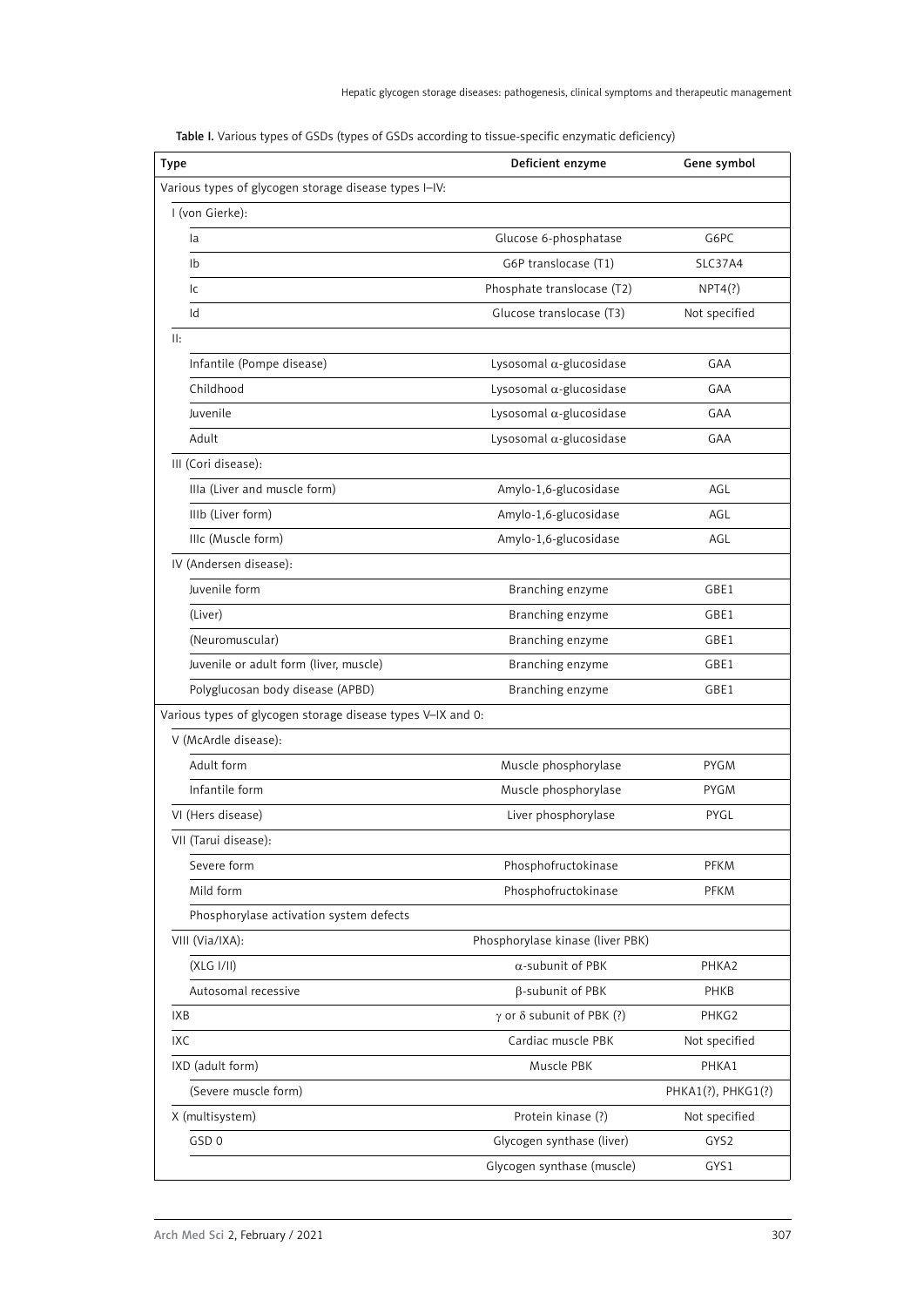| <b>Hepatic GSD</b><br>(most dysfunction in liver)                                                                                                                                                                                                                                                                                                                                                                                                                                                                                                                                          | Phosphorylase kinase<br>system defects                                                                                                                                                                                                                                                                                                                                                                                                          | Muscle GSD                                                                                                                                                                                                                                                                                                                                                                                                                                   |
|--------------------------------------------------------------------------------------------------------------------------------------------------------------------------------------------------------------------------------------------------------------------------------------------------------------------------------------------------------------------------------------------------------------------------------------------------------------------------------------------------------------------------------------------------------------------------------------------|-------------------------------------------------------------------------------------------------------------------------------------------------------------------------------------------------------------------------------------------------------------------------------------------------------------------------------------------------------------------------------------------------------------------------------------------------|----------------------------------------------------------------------------------------------------------------------------------------------------------------------------------------------------------------------------------------------------------------------------------------------------------------------------------------------------------------------------------------------------------------------------------------------|
| • GSD type 0/glycogen synthase<br>deficiency<br>· GSD type I/von Gierke disease/<br>glucose-6-phosphatase deficiency/<br>hepatorenal glycogenosis.<br>Subtypes: Ia, Ib, Ic, Id<br>• GSD type III/Cori disease/Forbes<br>disease/amylo-1,6-glucosidase<br>deficiency/glycogen/debrancher<br>deficiency<br>Subtypes: IIIa, IIIb, IIIc, IIId<br>• GSD type IV/Andersen disease/<br>amylopectinosis/brancher<br>deficiency/glycogen branching<br>enzyme deficiency<br>• GSD type VI/Hers disease/liver<br>glycogen phosphorylase deficiency<br>• GSD type XI/ Fanconi-Bickel<br>syndrome (FBS) | • Mutation of subunit $\alpha$ /X-linked<br>liver phosphorylase kinase<br>deficiency/XLG<br>Subtypes: XLG I, XLG II (formerly GSD<br>VIII or GSD VIa)<br>• Mutation of subunit B/autosomal<br>liver and muscle phosphorylase<br>kinase ( $\beta$ subunit) deficiency<br>• Mutation of subunit y/autosomal<br>liver phosphorylase kinase<br>(y subunit) deficiency (testis/<br>liver; cirrhosis due to liver<br>phosphorylase kinase deficiency) | • GSD type II/Pompe disease/<br>$acid \alpha$ -glucosidase deficiency/<br>acid maltase deficiency/ $\alpha$ 1,4-<br>glucosidase deficiency<br>Subtypes:<br>– Classic<br>- Infantile<br>- Juvenile<br>– Adult<br>• GSD type V/McArdle disease/<br>myophosphorylase deficiency/<br>muscle glycogen phosphorylase<br>deficiency<br>• GSD type VII/Tarui disease/muscle<br>phosphofructokinase deficiency/<br>glycogen storage disease of muscle |

Table II. Classification of GSDs into hepatic and muscle types with separate classification of PhK deficiency (type IX)

order to assess enzymatic activity in hepatocytes, is no longer the gold standard – it has been replaced by genetic examination, which is non-invasive and gives a certain and final diagnosis [29, 30]. The disadvantages of molecular testing are its still high costs, limited availability and long time of waiting for the results.

The Children's Memorial Health Institute in Warsaw (Department of Pediatrics, Nutrition and Metabolic Diseases) is the reference center for metabolic diseases.

### Glycogen pathway

Decomposition of glycogen molecules is directly related to energy production, and its regulation takes place by activation of the relevant substances and enzymes. In a healthy body, glycogen metabolism is effective through the balance between glycogen synthase and phosphorylase activity (Figure 2). Both enzymes can be reversibly



Figure 2. Enzymatic activity of phosphorylase and synthase

phosphorylated in more than one site by separate kinases [8].

Glycogenolysis (branched glucose polymer phosphorolysis) is carried out in three steps:

- 1. Release of glucose-1-phosphate-kinase phosphorylase (PhK).
- 2. Conversion of glucose-1-phosphate to glucose-6-phosphate – phosphoglucomutase.
- 3. Glucose-6-phosphate metabolism glucose 6-phosphatase-6-phosphatase 1 (G6PC).

Glycogenolysis takes place in the liver, during hunger or in the muscles during intensive exercise, to compensate for a decrease in blood glucose levels or a lack of chemical energy carriers in cells – ATP [31].

In the early phase of glycogenolysis, the released glucose is already phosphorylated and can undergo further transformation. In this state it cannot freely leave the cell, which makes it a very energetically beneficial reaction for the working muscle. However, there are circumstances in which glycogen metabolism is inadequate.

## GSD type IX

The GSD type IX accounts for about 25% of all glycogenosis and consists of a lack of phosphorylase kinase (PhK) enzyme, which plays a role in the process of glycogen degradation. The enzyme occurs in many tissues, thus its subunits also have their specific isoforms. The activity of PhK has been studied in such organs as the liver, muscles, kidney, testes, heart and also in erythrocytes, leukocytes and nerve cells [32, 33].

The PhK enzyme consists of 4 subunits:  $\alpha$ ,  $\beta$ ,  $\gamma$ , and δ subunits, which are encoded by the following genes:

– PHKA1 and PHKA2 ( $\alpha$ 1 and  $\alpha$ 2 subunits) expressed in the liver;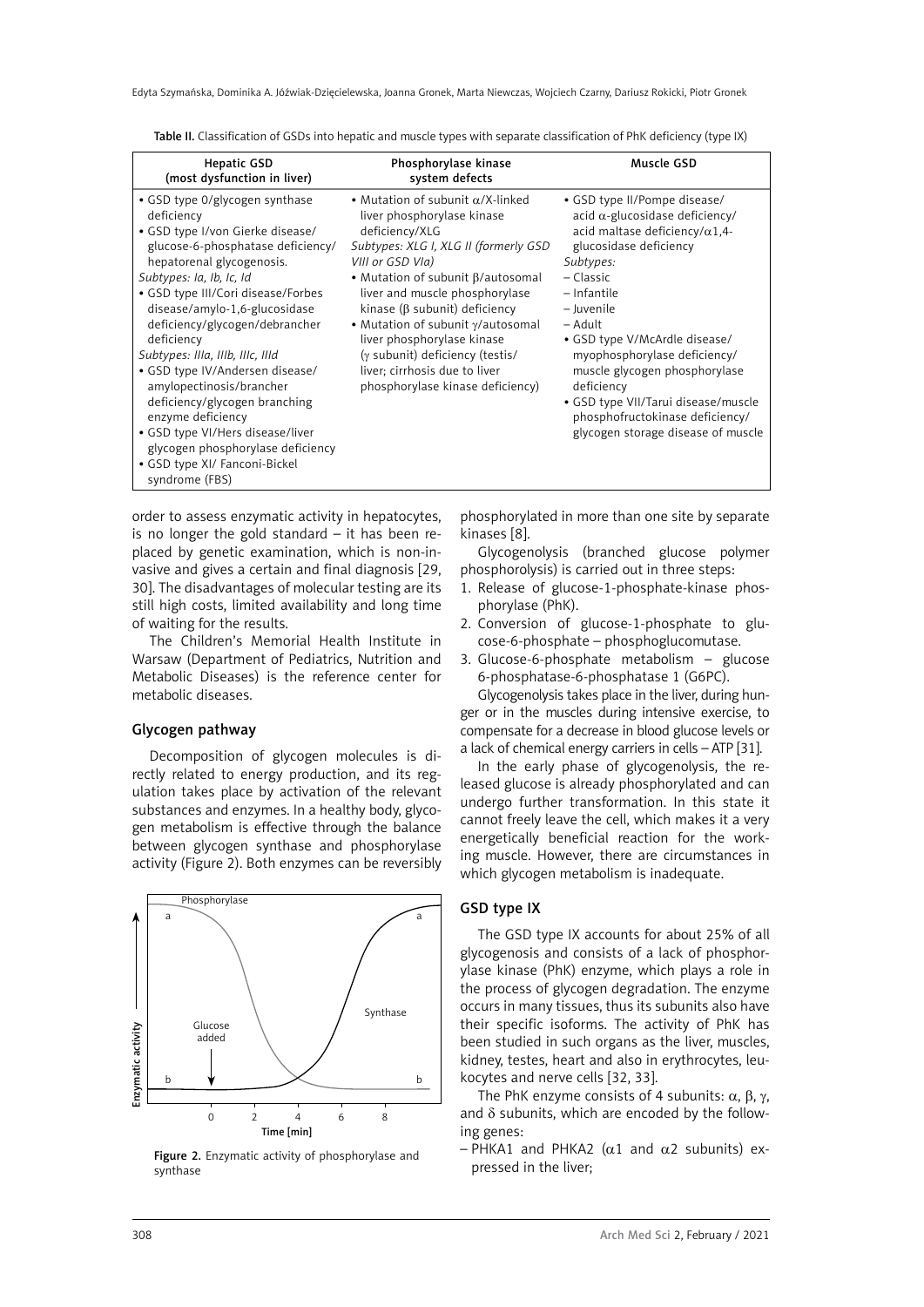– PHKB (subunit β), PHKG1 and PHKG2 (subunit γ) expressed in the liver [34, 35],

– CALM1, CALM2 and CALM3 (subunit δ) [32].

The  $\alpha$  and  $\beta$  subunits occupy 4/5 of the total weight of the holoenzyme and have a superior function that regulates phosphorylation. The cAMP-dependent protein kinase regulates the phosphorylation of the Ser residues in the  $\alpha$  and β subunits. The γ subunit contains a catalytic site, and the calcium-binding subunit  $\delta$  has an affinity for calmodulin [36].

Type IX is the only GSD that is X-chromosome linked recessively inherited: the  $\alpha$ 1 subunit is X-linked inherited, while the remaining subunit units are AR inherited [37]. Mutation in the *PHKA2* gene is the most common cause of GSD IX [38]. This type of GSD is characterized by a relatively mild course. Tissues affected by the disorder, depending on the subtype, are liver, erythrocytes, kidneys and muscles [39, 40]. The symptoms occur during infancy or early childhood, and include growth delay and liver enlargement [41]. Episodes of hypoglycemia or ketonuria without a reasonable cause are rare. If present, they are associated with a prolonged state of starvation or increased physical activity. Lactic acid and urinary acid concentrations are usually normal, and metabolic acidosis with hypocalcemia is rare. Hypertriglyceridemia and hypercholesterolemia, as well as various levels of hypertransaminases, are also observed: from slightly to several times elevated transaminases. It causes delays in motor development due to the possibility of spreading in the muscle tissue. These disorders normalize during adolescence [13]. Occasionally, these GSDs are associated with more serious complications such as cirrhosis of the subtype IX γ or cardiomyopathy/ megalocardial dysfunction [42–44].

#### GSD type III and VI

Type III of GSD is caused by a reduced enzyme degradation enzyme (amylo-1,6 glucosidase + transferase – GDE), which is a key enzyme in the glycogenolysis process [45]. Based on the additional involvement of the skeletal muscles and the heart, there are 2 subtypes of GSD III: hepatic-muscle type (subtype a) and a hepatic one (subtype b). Like all other GSDs but type  $IX-\alpha$ , it is inherited in an autosomal recessive manner; the mutation is in the *AGL* gene located on chromosome 1p21 [46].

The first signs of the disease appear in early childhood and include enlarged liver, delayed growth and physical development, whereas hypoglycemia (neurohyglycemia) is not that common. As age progresses, the hepatomegaly reverses, and muscle weakness (subtype IIIa) progresses slowly. Other symptoms common to this type of GSD include muscle hypotension and cardiomyopathy. Frequently, the symptoms regress during adolescence, except in rare cases when cirrhosis of the liver or myopathy occurs [47].

Type VI is a mild form of GSD. The enzyme block consists of decreased liver enzyme activity – phosphorylase involved in the glycogenolysis process. The disease is inherited in an autosomal recessive manner, with a mutation in the *PYGL* gene on chromosome 14q21-q22 [48]. Symptoms are the same as in type III. In this type of GSD the heart and skeletal muscles are never involved, and liver adenomas are very rare. The disease does not carry the risk of organ failure [49].

# GSD type IV

Type IV is a rare and severe form of GSD, accounting for approximately 3% of all types of glycogenosis. The enzyme defect consists of reduced glycogen brancher enzyme (GBE) activity, mutation in the *GBE1* gene on chromosome 3p12, and autosomal recessive inheritance. GBE deficiency results in the accumulation of abnormal forms of glycogen that resemble the amylopectin (polyglucosan body) structure. Hence, its other name is amylopectin or adult polyglucosan body disease (APBD) [50].

The symptoms are very heterogeneous and include both the liver and the neuromuscular system. Children are generally born healthy but, as early as in the first months of life, they develop hepatomegaly and hypotonia and their psycho-motor development is delayed. The disease progresses rapidly. It leads to liver fibrosis and portal hypertension which manifests as ascites and eventually leads to death. However, several cases of non-available hepatic GSD IV have also been reported in the literature [51].

#### GSD type I

Unlike muscles, liver contains the glucose-6-phosphatase membrane enzyme, which removes the phosphate residue to allow the glucose to enter the bloodstream and regulates its concentration [52].

Glucose-6-phosphatase 1 (G6PC) enzyme catalyzes the hydrolysis of glucose-6-phosphate to glucose, thus forming the last step of glycogenolysis and gluconeogenesis [53–56]. The G6PC enzyme is encoded by the G6pc gene, which is expressed in the liver, kidneys and pancreas, and its mutation is inherited in an AR pattern [52, 57]. The function of the enzyme requires its translocation through the membrane of the endoplasmic reticulum. Another enzyme, G6PC translocase encoded by the SLC37A4 gene, is also involved in this process, which can also be mutated (AR inheritance) to impair the function of neutrophils, which is inscribed in the GSD type Ib.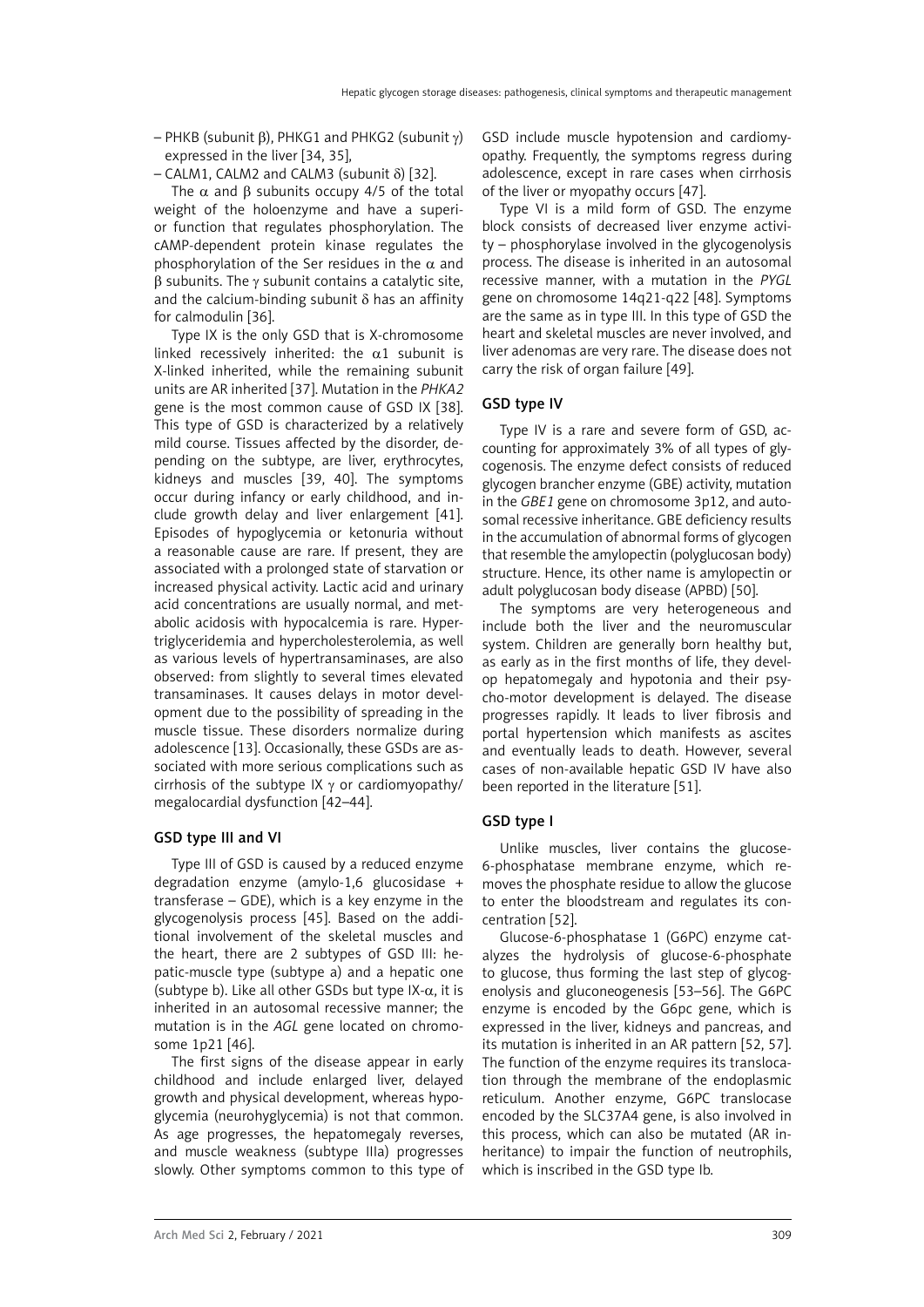After eating a meal, blood glucose rises. Hormone levels regulating these metabolic pathways are in inverse proportions, i.e. the concentration of glucagon decreases, and the concentration of insulin increases. There is no breakdown of glycogen then. The phosphorylation pathway of inactivated phosphorylase (b) to active (a) is off. On the other hand, the pathway of phosphorylation of active synthase (a) to inactive (b) is activated. We are dealing with the postprandial state of glycogen synthesis stored as a backup material in tissues, primarily in the liver. Before meals, when blood glucose levels fall, insulin levels drop, and another hormone, glucagon (adrenalin-like), shows an upward trend. The glycogen degradation reaction to glucose is started. We obtain an active form of glycogen phosphorylase (a) and an inactive form of glycogen synthase (b).

#### Dietary management

The basic treatment for GSDs is dietary management, which raises many controversies. Dietary recommendations differ slightly between the United States and Poland, but they are different in Europe, for example, comparing the UK and Poland.

The aim of dietary treatment is to avoid hypoglycemia. Therefore, it is necessary for patients to consume frequent meals during the day (every 3–4 h) with the addition of raw cornstarch (RS) and to shorten the night break by an additional portion of RS in the middle of the night [58–60]. Starch, like glycogen, is a polysaccharide – the process of releasing pure glucose into the bloodstream, in this case, is extended in time. This results in constant access of substrates to the biochemical reactions of energy synthesis pathways, limiting its accumulation in tissues and thereby involving glycogen [61, 62]. In the UK, overnight glucose infusions through a pump or probe are still used.

Studies have confirmed that a snack before bed time is a sufficient energy/glucose supply for patients with GSD type III/VI/IX. However, for patients with an unstable glucose level or ketosis, 2 g of unprocessed RS per kilogram of body weight is prepared to prevent morning hypoglycemia [63]. The situation is different for patients with type I GSD, who present with the most severe hypoglycemia and have most unstable glucose levels – both glycogenolysis and gluconeogenesis are impaired in this type and, additionally, ketogenesis is ineffective and there is a risk of neuroglycopenia. Therefore, in GSD type I starch is a drug and not just a dietary supplement: it must be given regularly during the day every 3–4 h with a night break not exceeding 7–8 h [30]. Patients most often need to take an extra dose of starch at night while maintaining a constant supply of carbohydrates in

a liquid form, especially during sleep, thus protecting patients with decompensated glycemia from dangerous complications of hypoglycemia.

When intolerance or reluctance to receive RS is observed, either a nasogastric tube or percutaneous endoscopic gastrostomy (PEG) is required – if the enteral supply is to be maintained for more than 6–8 weeks (ESPEGHAN guidelines). The disadvantage of starch is that it is hard to digest – with an infection associated with gastrointestinal irritation in children with glycogenosis there are often problems with starch supplementation. In addition to child monitoring, an indispensable element in hypoglycemia and RS treatment is blood glucose measurement with a glucometer, and in the case of GSD III/VI/IX ketones in the urine are to be measured. In these types and in type Ia, it is possible to provide a modified, artificially produced starch called "Glycosade", which, due to its prolonged release, allows normoglycemia to be maintained for an 8-hour nighttime rest. It is not recommended for patients with type Ib due to their common inflammatory bowel disease and, therefore, additionally impaired absorption. The formula is used in patients older than 5 years old. Currently, glycosade is to be studied in the United States for its application during the day in adult patients, in whom, due to the slower metabolism than children, the extended-release preparation might be effective not only at night. According to current US dietary recommendations, the diet should be restricted to simple sugars (less than 5–10 g in each meal) in all types of GSDs, while it is most restrictive in type I, with RS supplementation (in type I every 3–4 h daily plus an extra overnight dose or only 1 night dose in other types) [64].

Type III/VI/IX is recommended to use the socalled high-protein diet (GSD type III; 3–4 g/kg BW, VI and IX: 2–3 g protein per kilogram BW per day) [65]. Because of the increased risk of micronutrient deficiencies (vitamin  $D_{3}$ , calcium-phosphate disturbances, and the risk of osteopenia), multivitamins and vitamin  $D_3$  supplements are also recommended [30, 64]. The basic principle of treatment is therefore to limit the simple sugars in a diet rich in complex carbohydrates. However, the diet is always individually selected for the patient based on its glycemic status, current biochemical findings (metabolic equilibrium) and anthropometric parameters, and requires close collaboration between the physician, metabolic dietitian, the patient and his family.

Table III summarizes different dietary strategies in ketotic and non-ketotic (type I) GSDs.

As mentioned above, a properly applied specific diet is a treatment in GSDs. It leads not only to stable normoglycemia, but also to decreased hepatomegaly (reduction of glycogen storage), improvement of growth and biochemical meta-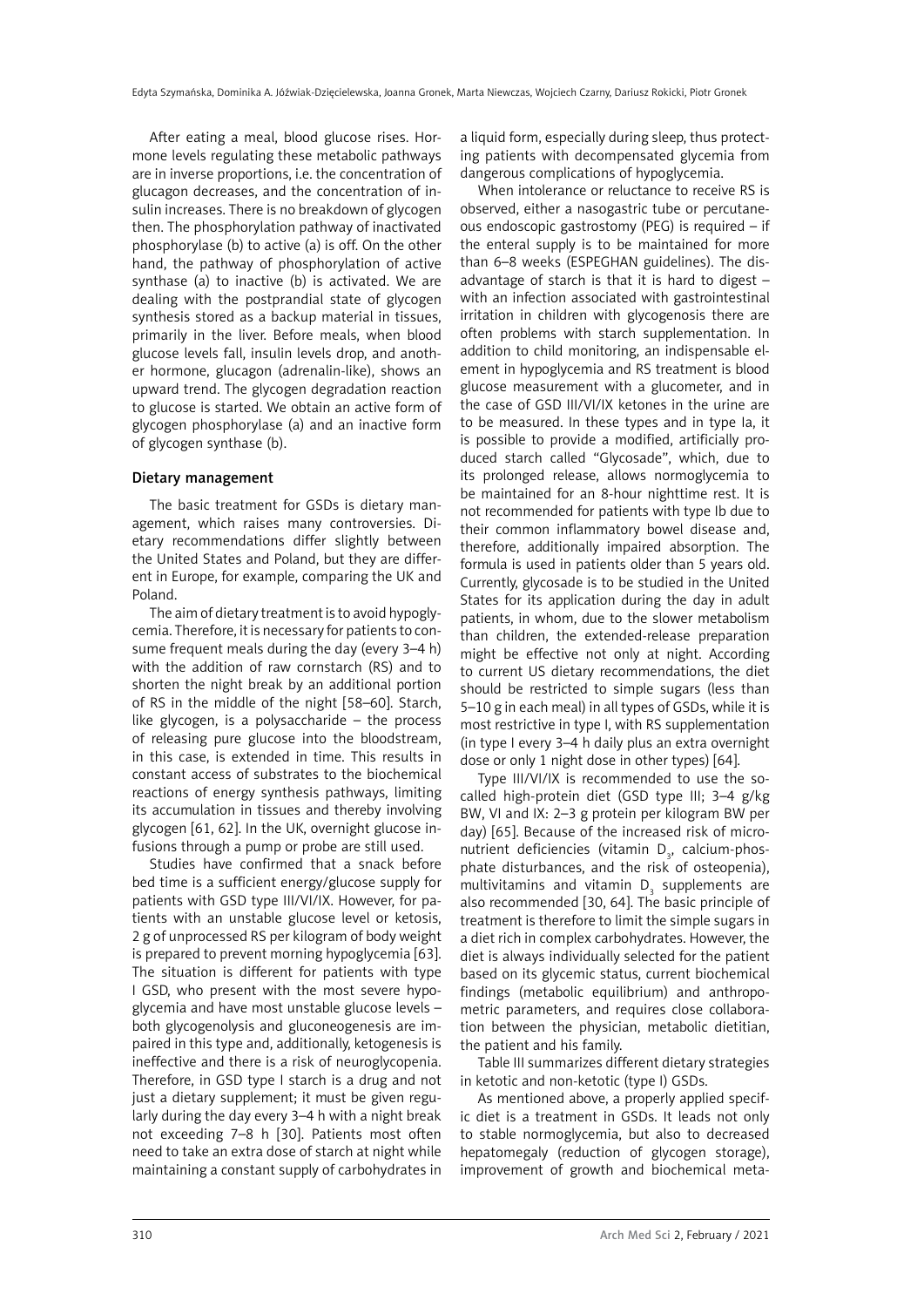|  | <b>Table III.</b> Summary of different dietary strategies in ketotic and non-ketotic (type I) GSDs |  |
|--|----------------------------------------------------------------------------------------------------|--|
|--|----------------------------------------------------------------------------------------------------|--|

| Dietary management                                                                                     |                                                                               |  |
|--------------------------------------------------------------------------------------------------------|-------------------------------------------------------------------------------|--|
| All GSDs<br>- Restriction of simple sugars<br>$-$ Frequent meals during the day $-$ "around the clock" |                                                                               |  |
| GSD I:<br>$-$ CS every 3–4 h during the day plus extra dose at night                                   | GSD III/VI/IX:<br>- Usually only 1 dose of CS at night<br>- High-protein diet |  |

bolic control (normalization of transaminases, triglycerides, in type I – reduction of lactate and uric acid in blood) [13].

The problem of diet, as an important factor in treatment, may lead to eating disorders in children with GSDs. In the course of metabolic diseases, some eating disorders related strictly to the (elimination) diet can be observed. For example, people consuming frequent meals with high carbohydrate content that slows down the release of glucose into the blood may experience a lack of hunger. Since a lot of attention is paid to eating, it may cause a lack of pleasure from eating a meal, not to mention the lack of taste of non-sweet foods. As far as children are concerned, following the heavy-starch diet is often associated with digestive problems. Children who have previously consumed sweet products being deprived of candy may feel alienated among their peers, in a particular environment, for example, in a pre-school class where the group's diet contains sweet supplements, unlike meals prepared for a child with GSDs. Establishing the right diagnosis and setting a proper glycogenic diet will make the patients enjoy eating and discovering new flavors, changing the attitude to a meal as a necessity. In the treatment of eating disorders, therapies of these disorders adapted to the requirements of GSDs are helpful [28].

The GSDs, like all genetic diseases, is incurable. Currently, clinical trials on gene therapy for type I glycogenosis (clinical phase of GSDI adult safety assessment) are ongoing at the Connecticut facility in the US [66].

#### Gene therapy

Currently, in the USA, the development of adeno-associated virus (AAV) vector-mediated gene therapy is being carried out for GSD type I based on the success of early-stage clinical trials of gene therapy in hemophilia [67]. So far, AAV vectors containing a human G6Pase regulatory cassette/ promoter have proven to be efficacious in animal models of GSD Ia, and these vectors contain sequence elements that regulate G6Pase expression appropriately [68]. At present, gene therapy for GSD type I is at the stage of a safety clinical trial on adult patients with this type of GSD, and is taking place in the Connecticut Hospital within the GSD program of Prof. Weinstein.

#### Conclusions

The GSD is a congenital defect of carbohydrate metabolism characterized by hypoglycemia, hepatomegaly, and growth disorders (short stature). Basic therapeutic treatment consists in maintaining a proper diet with RS supplementation.

Due to the fact that awareness and knowledge about rare diseases are still insufficient, it is important to popularize them among pediatricians, hepatologists and geneticists. Knowledge of the biochemical basics and glucose metabolism in the human body facilitates proper treatment of GSD.

#### Conflict of interest

The authors declare no conflict of interest.

#### References

- 1. Zhai L, Feng L, Xia L, Yin H, Xiang S. Crystal structure of glycogen debranching enzyme and insights into its catalysis and disease – causing mutations. Nat Commun 2016; 7: 11229.
- 2. Wang HF, Wu KH, Tsai CL. Neuroglycopenia in an euglycaemic patient under intensive insulin therapy. Anaesth Intensive Care 2010; 38: 1137-8.
- 3. Joung-Hwan J, Streamson CC Jr. The brain liver connection between BDNF and glucose control. Diabetes 2013; 62: 1367-8.
- 4. Douillard C, Menton K, Dobbelaere D, Wemeau JL, Saudubray JM, Vantyghem MC. Hypoglycaemia related to inherited metabolic disease in adults. Orphanet J Rare Dis 2012; 7: 26.
- 5. Moore MC, Katie C, Coate J, et al. Regulation of hepatic glucose uptake and storage in vivo. Adv Nutr 2012; 3: 286-94.
- 6. Koolman J, Roehm KH. Color Atlas of Biochemistry. 2nd edn. Thieme Stuttgart, New York 2005.
- 7. Lee PJ, Bhattacharya K. Glycogen Storage Diseases. Oxford University Press, Oxford 2013.
- 8. Murray RK, Granner DK, Mayes PA, Rodwell VW. Harper's Illustrated Biochemistry. 26<sup>th</sup> edn. Lange Medical Books/McGraw – Hill Medical Publishing Division, 2003.
- 9. Kneeman JM, [Kneeman JM,](https://www.ncbi.nlm.nih.gov/pubmed/?term=Kneeman JM%5BAuthor%5D&cauthor=true&cauthor_uid=22570680) [Misdraji J,](https://www.ncbi.nlm.nih.gov/pubmed/?term=Misdraji J%5BAuthor%5D&cauthor=true&cauthor_uid=22570680) [Corey KE](https://www.ncbi.nlm.nih.gov/pubmed/?term=Corey KE%5BAuthor%5D&cauthor=true&cauthor_uid=22570680). Secondary causes of nonalcoholic fatty liver disease. Therap Adv Gastroenterol 2012; 5: 199-207.
- 10. Chung ST, Chacko SK, Sunehag AL, Haymond MW. Measurements of gluconeogenesis and glycogenolysis: a methodological review. Diabetes 2015; 64: 3996-4010.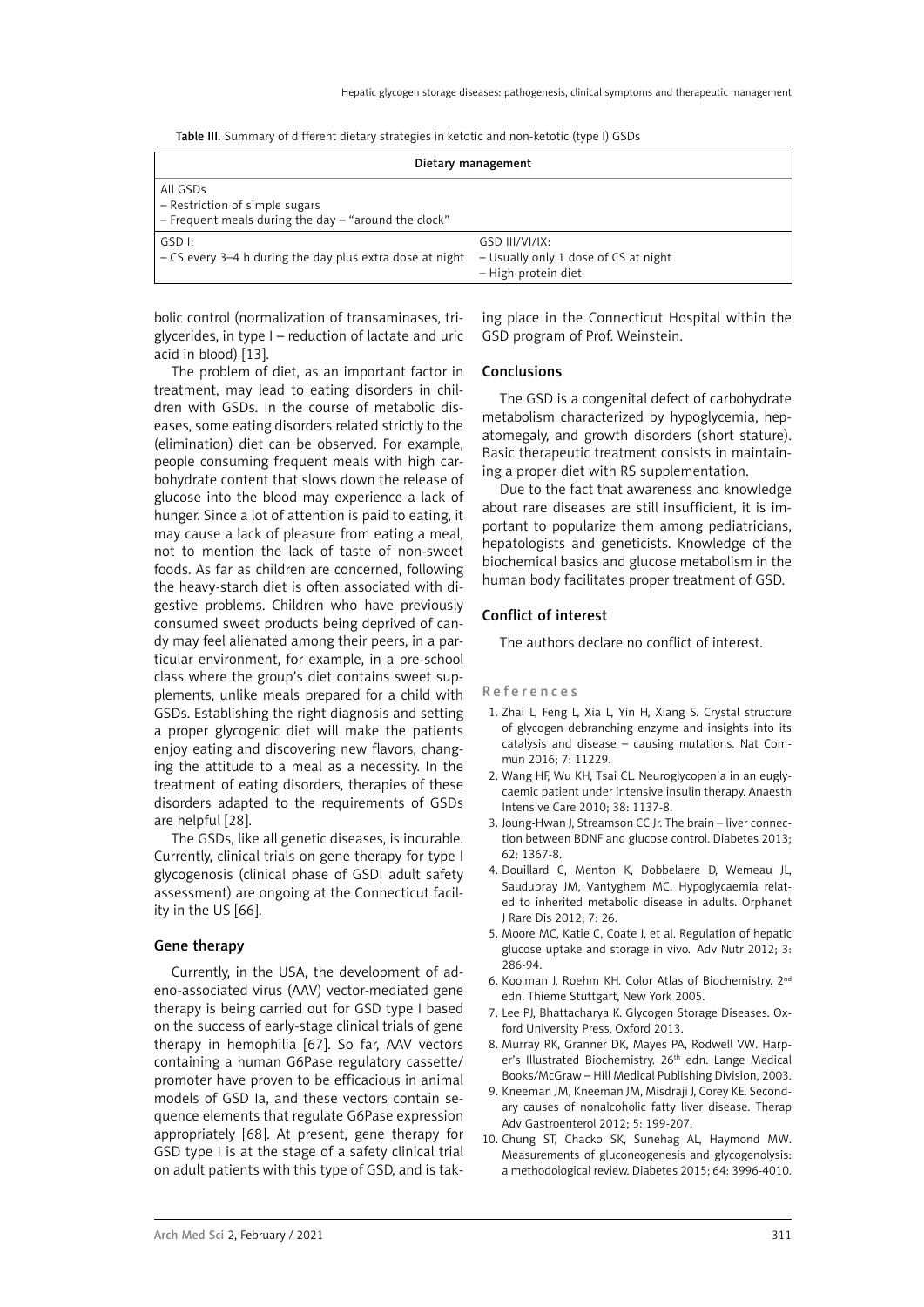- 11. Morris CG, Low J. Metabolic acidosis in the critically illpart 1. Classification and pathophysiology. Anaesthesia 2008; 63: 294-301.
- 12. Hochuli M, Christ E, Meienberg F, et al. Alternative nighttime nutrition regimens in glycogen storage disease type I: a controlled crossover study. J Inherit Metab Dis 2015; 38: 1093-8.
- 13. Wolfsdorf JI, Weinstein DA. Glycogen storage diseases. Rev Endocr Metab Disord 2003; 4: 95-102.
- 14. Chou JY, Jun HS, Mansfield BC. Glycogen storage disease type I and G6Pase-beta deficiency: etiology and therapy. Nat Rev Endocrinol 2010; 6: 676-88.
- 15. Soggia AP, Correa-Giannella ML, Fortes MAH, et al. A novel mutation in the glycogen synthase 2 gene in a child with glycogen storage disease type 0. BMC Med Genet 2010; 11: 3.
- 16. Chial H. Rare genetic disorders: learning about genetic disease through gene mapping, snps, and microarray data. Nature Education 2008; 1: 192.
- 17. Özen H. Glycogen storage diseases: new perspectives, World J Gastroenterol 2007; 13: 2541-53.
- 18. Kim J, Parikh P, Mahboob M, et al. Asymptomatic young man with Danon disease. Tex Heart Inst J 2014; 41: 332-4.
- 19. Orho M, Bosshard NU, Buist NR, et al. Mutations in the liver glycogen synthase gene in children with hypoglycemia due to glycogen storage disease type 0. J Clin Invest 1998; 102: 507-15.
- 20. Brown LM, Corrado MM, van der Ende RM, et al. Evaluation of glycogen storage disease as a cause of ketotic hypoglycemia in children. J Inherit Metab Dis 2015; 38: 489-93.
- 21. Shin YJ. Glycogen storage desease: clinical, biochemical, and molecular heterogeneity. Semin Peditar Neurol 2006; 13: 115-20.
- 22. Shirazi N, Kalra BP, Bhat NK, et al. Embryonal hepatoblastoma with co-existent glycogen storage disease in a seven-month-old child. J Clin Diagn Res 2016; 10: ED09-10.
- 23. Lee KJ, Choi SJ, Kim WS, et al. Esophageal stricture secondary to candidiasis in a child with glycogen storage disease 1b. Pediatr Gastroenterol Hepatol Nutr 2016; 19: 71-5.
- 24. Lu C, Qiu Z, Sun M, et al. Spectrum of AGL mutations in Chinese patients with glycogen storage disease type III: identification of 31 novel mutations. J Hum Genet 2016; 61: 641-5.
- 25. Raben N, Sherman JB. Mutations in muscle phosphofructokinase gene. Hum Mutat 1995; 6: 1-6.
- 26. Fernandes J, Pikaar NA. Hyperlipemia in children with liver glycogen disease. Am J Clin Nutr 1969; 22: 617-27.
- 27. Hoffmann GF, Smit PA, Schoser B. Glycogen storage diseases of all types. J Inherit Metab Dis 2015; 38: 389-90.
- 28. Clayton PT. Diagnosis of inherited disorders of liver metabolism. J Inherit Metab Dis 2003; 26: 135-46.
- 29. Fernandes J, Pikaar NA. Ketosis in hepatic glycogenosis. Arch Dis Child 1972; 47: 41-6.
- 30. Kishnani PS, Austin SL, Abdenur JE, et al. Diagnosis and management of glycogen storage disease type I: a practice guideline of the American College of Medical Genetics and Genomics. American College of Medical Genetics and Genomics. Genet Med 2014; 16: e1.
- 31. Kim H, Zheng Z, Walker PD, Kapatos G, Zhang K. CREBH maintains circadian glucose homeostasis by regulating hepatic glycogenolysis and gluconeogenesis. Mol Cell Biol 2017; 37: pii: e00048-17.
- 32. Brushia RJ, Walsh DA. Phosphorylase kinase: the complexity of its regulation is reflected in the complexity of its structure. Front Biosci 1999; 4: D618-41.
- 33. Hendrickx J, Willems PJ. Genetic deficiences of glycogen phosphorylase system. Hum Genet 1996; 97: 551-6.
- 34. Burwinkel B, Shiomi S, Al Zaben A, et al. Liver glycogenosis due to phosphorylase kinase deficiency: PHKG2 gene structure and mutations associated with cirrhosis. Hum Mol Genet 1998; 7: 149-54.
- 35. Burwinkel B, Tanner MS, Kilimann MW. Phosphorylase kinase deficient liver glycogenosis: progression to cirrhosis in infancy associated with PHKG2 mutations (H144Y and L225R). J Med Genet 2000; 37: 376-7.
- 36. Francke U, Darras TB, Zander NF, Kilimann MW. Assignment of human genes for phosphorylase kinase subunits alpha (PHKA) to Xq12-q13 and beta (PHKB) to 16q12-q13. Am J Hum Genet 1989; 45: 276-82.
- 37. [Choi R,](https://www.ncbi.nlm.nih.gov/pubmed/?term=Choi R%5BAuthor%5D&cauthor=true&cauthor_uid=27103379) [Park HD,](https://www.ncbi.nlm.nih.gov/pubmed/?term=Park HD%5BAuthor%5D&cauthor=true&cauthor_uid=27103379) [Kang B](https://www.ncbi.nlm.nih.gov/pubmed/?term=Kang B%5BAuthor%5D&cauthor=true&cauthor_uid=27103379), et al. PHKA2 mutation spectrum in Korean patients with glycogen storage disease type IX: prevalence of deletion mutations BMC Med Genet 2016; 17: 33.
- 38. Carrière C, Jonic S, Mornon JP, et al. 3D mapping of glycogenosis-causing mutations in the large regulatory alpha subunit of phosphorylase kinase. Biochim Biophys Acta 2008; 1782: 664-70.
- 39. Tsilianidis LA, Fiske LM, Siegel S, et al. Aggressive therapy improves cirrhosis in glycogen storage disease type IX. Mol Genet Metab 2013; 109: 179-82.
- 40. Bali DS, Goldstein JL, Fredrickson K, et al. Variability of disease spectrum in children with liver phosphorylase kinase deficiency caused by mutations in the PHKG2 gene. Mol Genet Metab 2014; 111: 309-13.
- 41. Davit-Spraul A, Piraud M, Dobbelaere D, et al. Liver glycogen storage diseases due to phosphorylase system deficiencies: diagnosis thanks to non-invasive blood enzymatic and molecular studies. Mol Genet Metab 2011; 104: 137-43.
- 42. Kagalwalla AF, Kagalwalla YA, Al Ajaj S, et al. Phosphorylase b kinase deficiency glycogenosis with cirrhosis of the liver. J Pediatr 1995; 127: 602-5.
- 43. Moses SW, Parvari R. The variable presentations of glycogen storage disease type IV: a review of clinical, enzymatic and molecular studies. Curr Mol Med 2002; 2: 177-88.
- 44. Rudolfová J, Slovácková R, Trbusek M, et al. Identification of three novel mutations in the PHKA2 gene in Czech patients with X-linked liver glycogenosis. J Inherit Metab Dis 2001; 24: 85-7.
- 45. Shen JJ, Chen YT. [Molecular characterization of glycogen](http://www.ncbi.nlm.nih.gov/pubmed/11949933) [storage disease type III.](http://www.ncbi.nlm.nih.gov/pubmed/11949933) Curr Mol Med 2002; 2: 167-75.
- 46. Lucchiari S, Fogh I, Prelle A, et al. Clinical and genetic variability of glycogen storage disease type IIIa: seven novel AGL gene mutations in the Mediterranean area. Am J Med Genet 2002; 109: 183-9.
- 47. Demo E, Frush D, Gottfried M, et al. Glycogen storage disease type III-hepatocellular carcinoma a long-term complication? J Hepatol 2007; 46: 492-8.
- 48. Dagli AI, Weinstein DA. In: Adam MP, Ardinger HH, Pagon RA, et al. (eds.). GeneReviews® [Internet]. Seattle (WA): University of Washington, Seattle; 1993-2019. 2009 Apr 23 [updated 2011 May 17].
- 49. Roscher A, Patel J, Hewson S, et al. [The natural history](http://www.ncbi.nlm.nih.gov/pubmed/25266922) [of glycogen storage disease types VI and IX: long-term](http://www.ncbi.nlm.nih.gov/pubmed/25266922) [outcome from the largest metabolic center in Canada.](http://www.ncbi.nlm.nih.gov/pubmed/25266922) Mol Genet Metab 2014; 113: 171-6.
- 50. Magoulas PL, El-Hattab AW. In: Adam MP, Ardinger HH, Pagon RA, et al. (eds.). GeneReviews® [Internet]. Seattle (WA): University of Washington, Seattle; 1993-2019. 2013 Jan 3.